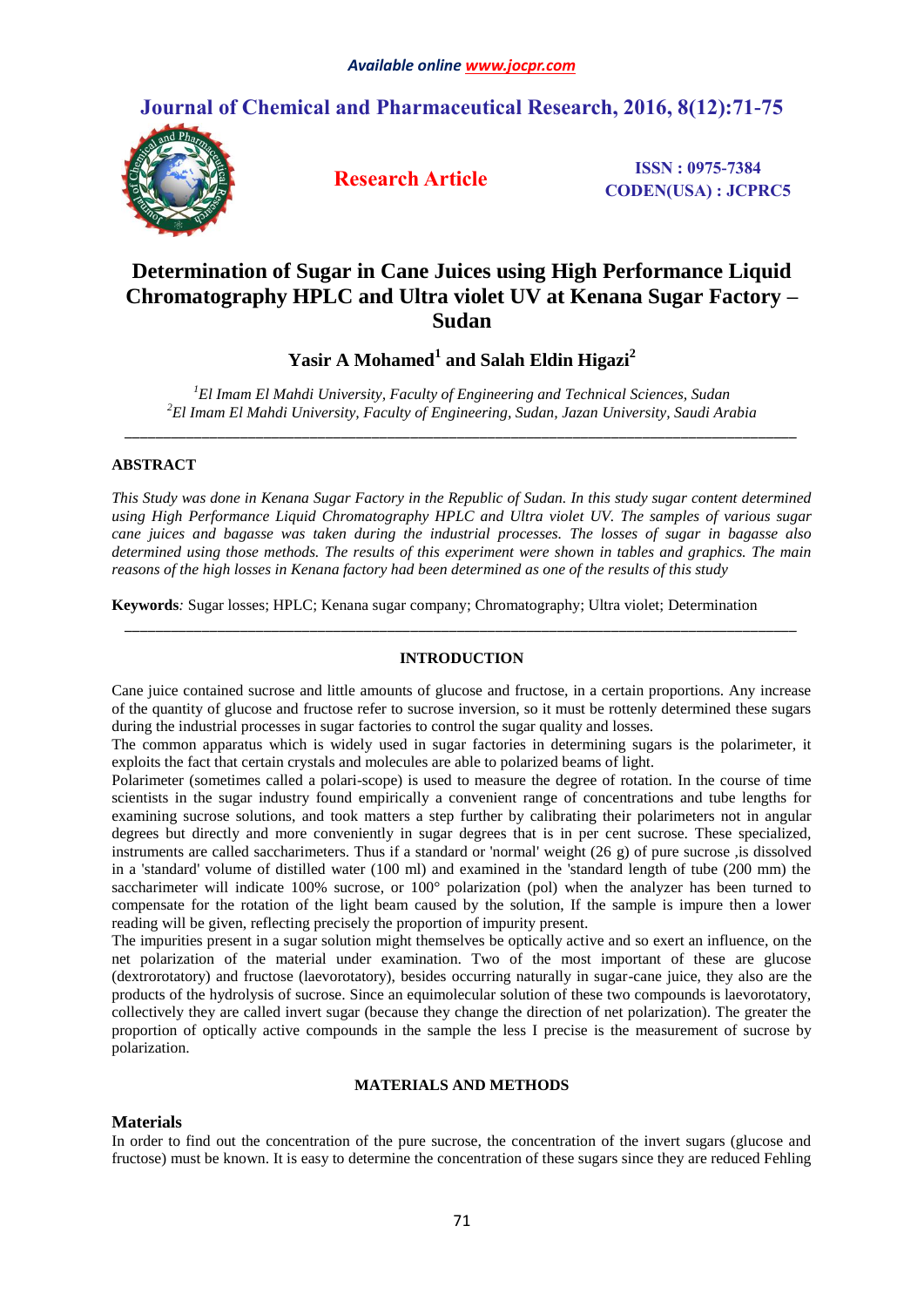solutions into cubber (Cu+), so they are called reduced sugars (RS). The percentage of pure sucrose (ratio%) calculated as followed:

 $\mathcal{L}_\mathcal{L}$  , and the state of the state of the state of the state of the state of the state of the state of the state of the state of the state of the state of the state of the state of the state of the state of the s

$$
Ratio = \frac{reduced\;sugars,\%}{sugars,\%} = \frac{RS}{Pol},\%
$$

High performance liquid chromatography (HPLC) is a form of column chromatography used frequently in biochemistry and analytical chemistry. It is sometimes referred to as high pressure liquid chromatography. HPLC is used to separate components of a mixture by using a variety of chemical interactions between the substance being analyzed and the chromatography column. HPLC instruments consist of a reservoir of mobile phase, a pump, an injector, a separation column, and a detector. Compounds are separated by injecting a plug of the sample mixture onto the column. The different components in the mixture pass through the column at different rates due to differences (fig. 1) in their partitioning behavior between the mobile liquid phase and the stationary phase. HPLC is a popular method of analysis because it is accuracy, easy to learn and use and is not limited by the volatility or stability of the sample compound.



**Figure 1: HPLC**

A spectrophotometer measures the absorbance of light as a function of energy (or wavelength). There are several different designs commercially available. A simple schematic of this type of device is shown.

Light of wavelengths corresponding to the Ultra violet and a visible wavelength (the source is a deuterium/Tungsten lamp) passes through a sample in a cuvette, where some of the light is absorbed in electronic transitions in the analyzer. The transmitted light is passed through a slit and dispersed along a diode array, where the amount of light of different wavelengths can be determined. This is compared to a previously measured blank, to determine wavelengths at which the sample undergoes electronic transitions (figure 2).

#### **Methods**

To determinate the sugars in cane juice using HPLC, 1 ml of the cane juice was diluted to 100 ml with distilled water, 0.1 ml from the diluted cane juice was injected into HPLC, the direct reading of sugars concentration were determined. The result of this experiment shown in Table 1;

For the determination of sucrose in cane juice using UV, 2.5 ml of the cane juice was diluted to 100 ml with distilled water, a little amount from the diluted juice was taken in the UV cell and the absorption of sugar was determined. To determine the concentration a different weighs of pure sucrose was taken and dissolved in distilled water in a 100ml volumetric flasks and diluted to the volumetric marks with distilled water and their absorption was determined in UV. The result of this experiment shown in table 2.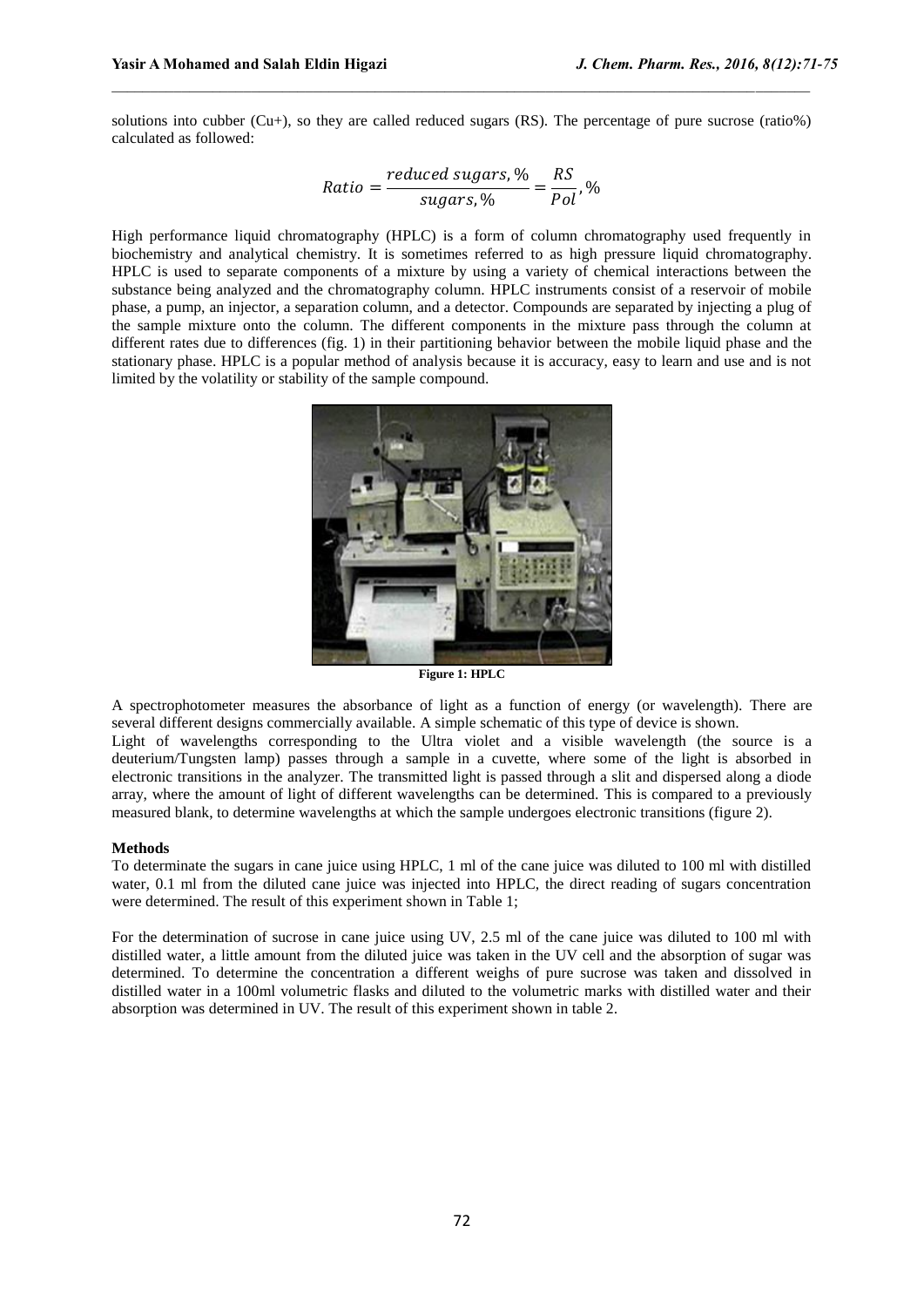

 $\mathcal{L}_\mathcal{L}$  , and the state of the state of the state of the state of the state of the state of the state of the state of the state of the state of the state of the state of the state of the state of the state of the s

**Figure 2: Electronic transitions**

For the determination of sugar content in bagasse (pol) using polarimeter, 500ml distilled water and 5ml  $Na_2CO_3$  were added to 100gm bagasse sample in a weighed beaker, and was boiled in a water bath for one hour, then cooled to about  $95^{\circ}$ C, weighed. Juice was extracted from the mixture by pressing, and was cooled to a room temperature. The extracted juice was treated with dry Pb(Ac)<sub>2</sub>, filtered and polarized. The result of this experiment shown in table 3.

For the determination of sugar content in cane juices (pol) using polarimeter, a minimum quantity of dry lead acetate was added to about 80-90 ml of the juice samples in a 100ml flask, mixed well, and filtered. The filtrate was trans-ferred to 200mm calibrated pol tubes and polarized. The result of this experiment shown in table 4.

To determinate the sugar content in mud (Pol) using polarimeter, 25g from the mud sample was weighed and dissolved in distilled water in a 200ml volumetric flask. 4ml from the Pb(AC)2 solution was added and diluted to the volumetric mark with distilled water, the mixture was filtered and the filtrate was transferred to 200mm calibrated pol tube and polarized. The result of this experiment shown in table 5.

The determination of solid content (brix) in cane juices was done using the Refractometer. The (zero) point of the Refractometer scale was checked with distilled water. A drop of the juice sample was added over a prism surface and the folder cover was closed over the prism surface. The intersecting line gave the direct reading of the total dissolved solid content in the given sugar so-lutions. The result of this experiment shown in table 6.

Determination of the pH of cane juices done using the pH meter. The pH meter was checked with standard buffer solutions, then the pH of the samples of solutions were determined. The result of this experiment shown in table 7.

The determination of reduced Sugar in juices (RS) done using the titration method. For this, 25g of the filtrate juice sample was weighed in a 200ml volumetric flask, and diluted to the volumetric mark with distilled water. The solution was filtered, and the filtrate was titrated with a mixture of 5ml Fehling A and 5ml of Fehling B using methyl blue as an indicator. The titration was continued until the Fehling's color changed into pink color. The result of this experiment shown in table 8.

#### **RESULTS AND DISCUSSION**

Injecting pure soluble of different concentrations of sucrose, fructose and glucose in HPLC instrument, the retention time of each sugar will be detected and the absorbance of each concentration is translated in chromatogram as shown in figure (1).

All this information had been stored in the computer system attached with the used HPLC instrument using specific program. The computer automatically detects these sugars at all samples and calculates their concentration. So when injecting the examined cane juice sample in HPLC, the direct result was sent as shown in table (1).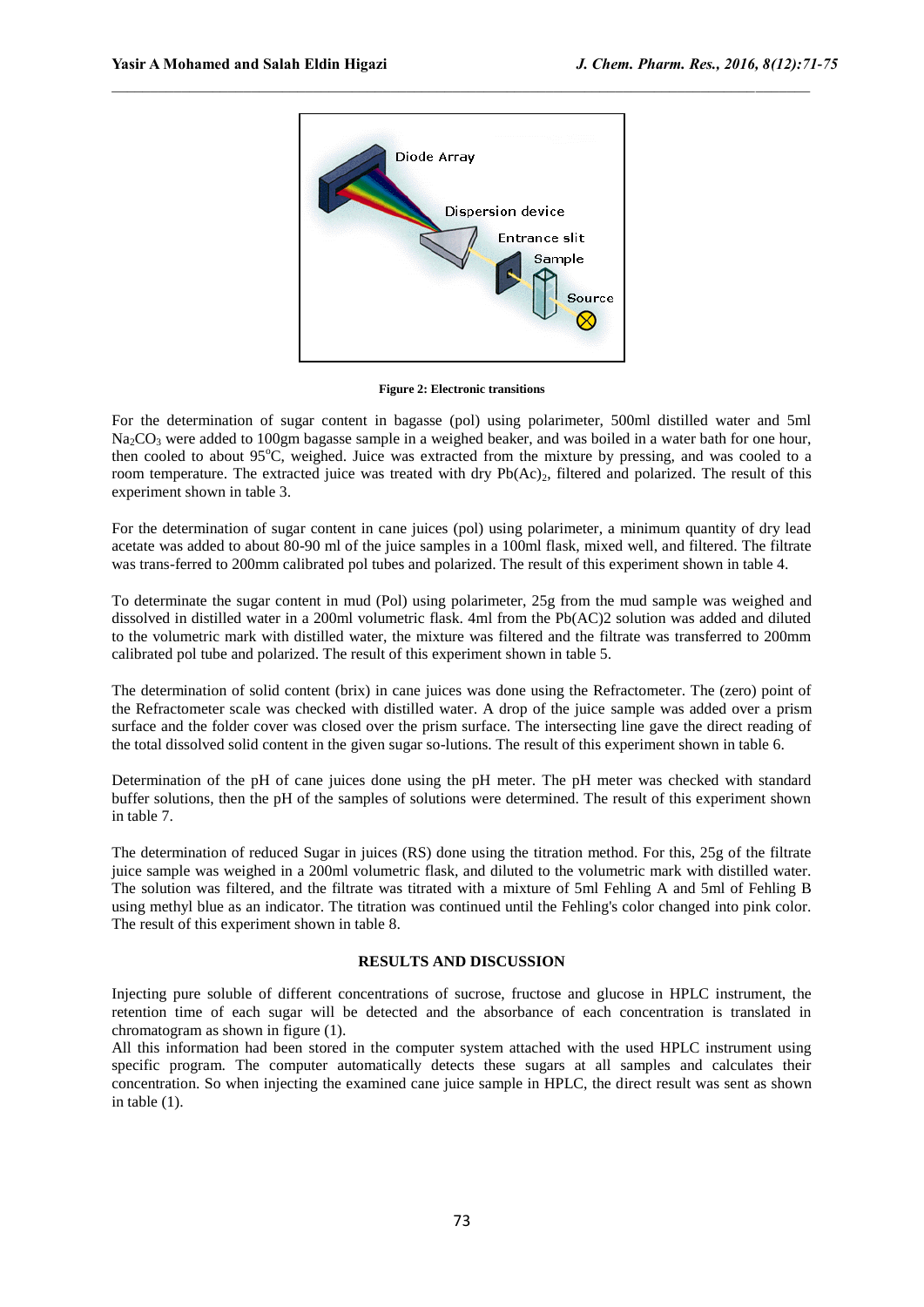**Table 1: Sugars content in cane juice using HPLC**

 $\mathcal{L}_\mathcal{L}$  , and the state of the state of the state of the state of the state of the state of the state of the state of the state of the state of the state of the state of the state of the state of the state of the s

| <b>Substance</b> | <b>Sucrose</b> | Fructose | <b>Glucose</b> |
|------------------|----------------|----------|----------------|
| $HPILC$ reading  | 13.58          |          | ን 81           |

**Table 2: sucrose concentration In cane juice using UV**

| Sucrose concen-tration% |       |       |      | 2.2  | 3.2                       | 52 |  |
|-------------------------|-------|-------|------|------|---------------------------|----|--|
| Absor-bance at 210nm    | 0.006 | 0.007 | 0.02 | 0.32 | $0.052 \pm 0.09 \pm 0.16$ |    |  |

The relation between the concentration of sucrose and the absorbance had been modeled as shown in figure (3) by the equation  $y = 0.0184x - 0.0042$ 



**Figure 3: Influence of sucrose concentration on absorption reading**

Mixed juice sample absorbance reading: 0.244

Sucrose concentration according to the relation  $y = 0.0184x - 0.0042$  is 13.5

The result of determination of sugar content using polarimeter in bagasse shown in table (3).

**Table 3: Sugar content (pol%) in bagasse**



**Figure 4: Sugar content (pol%) in bagasse**

The result of determination of sugar content using polarimeter in cane juices shown in table (4);